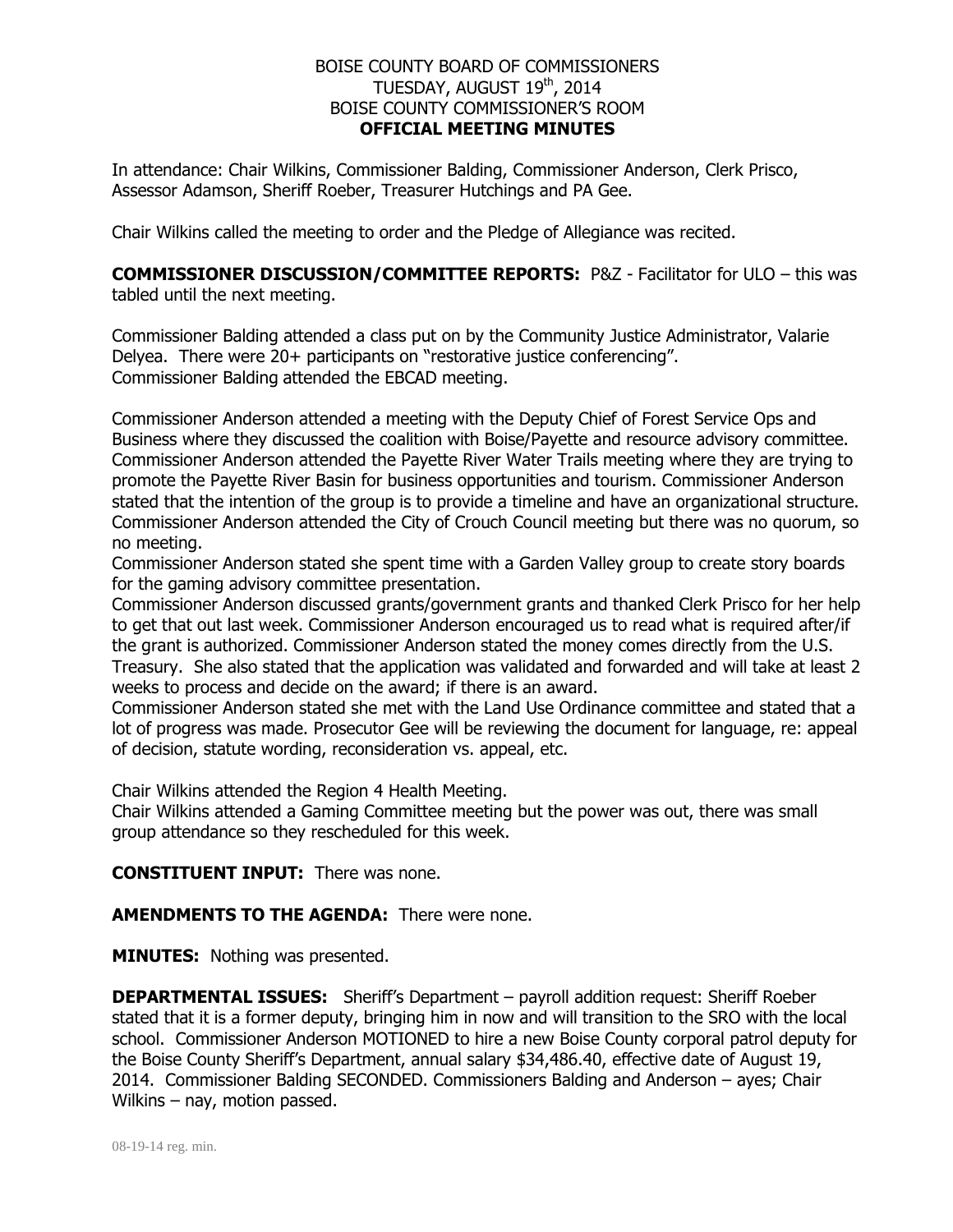Treasurer – card % change: Treasurer Hutchings spoke about the card percentage change and stated that Wells Fargo cannot change to a percentage as they are not set up that way. Treasurer Hutchings stated she did speak with Kyle at Wells Fargo and he stated others are doing what we want (charging 2.79% at the time the card is ran). The discussion is to change to a percentage rate for over a \$400 charge, not just \$2.00, 2.79% is the normal for a charge. Comm. Anderson made a MOTION to direct the Treasurer to set the credit card machines to accept a flat \$2.00 and over \$400 is 2.79% of the charge. The motion was rescinded.

Mass Gathering fees discussion: Mass Gathering Fee discussion/John Roberts; Commissioner Anderson brought up last week's discussion in regards to the non-refundable fee with an application. The Board stated to amend the application to remove that language and to state that fees are due at the time of the application and that they are not refundable. Application fee is due at the time, other fees due prior to the event and after approval. Mr. Roberts stated he will get the wording changed so that the application fees will be paid up front and that the application will not be processed until fees are paid.

Emergency Management Services Coordinator, John Roberts, spoke about the bill for the radio change in the car and that it will go to the Clerk.

Mr. Roberts stated he would like to start a Facebook page for Emergency Management and the reason being that it is an easier avenue than the website for trainings, recruitment, etc. and secondly, it is the best way to notify the public of road closures, etc. Mr. Roberts stated that the Garden Valley facebook page was very helpful during the last fire.

Commissioner Anderson stated she wants to review the Technology policy as it might be part of policy to not do such a thing and she does not want to contradict the policy. This will be discussed at the next Commissioner meeting.

Commissioner Balding spoke of an issue concerning the BMW Rally at Sawtooth Lodge in Lowman. Commissioner Balding stated there were citizen complaints/input taken and that perhaps there should be more communication with businesses, etc. Commissioner Balding stated that there were two transports with ambulance in which one was serious. The business sponsorships need mechanisms in place with the Sheriff, ambulance and other entities. Chair Wilkins asked how would the Sheriff or Mr. Roberts know, some groups just come up on "the loop", stop by local businesses and move on. We cannot monitor all events/mass gatherings. Chair Wilkins stated she counted 82 bicyclists. Commissioner Balding stated that there has to be a way to get the word out about small events. Commissioner Anderson stated that communication lines need to be open to share information with smaller cities and communities. Mr. Roberts stated again that a facebook page is a broader way to reach the public.

Commissioner Anderson made a MOTION to direct the Treasurer to charge a transaction fee for credit/debit card payments, per Resolution 2014-09, in the amount of a flat fee, up to \$400, and charges of 2.79% of any transaction fee for the full amount over \$400. Commissioner Balding SECONDED. All ayes, motion carried.

Treasurer Hutchings reported that one of the new monitors in her department is dying. Commissioner Anderson stated she will assist with that.

There was discussion about the tax deed sale as far as the wording and disclaimer of the deed and that the sales must be done by September 23rd.

BOE appeal discussion: Chair Wilkins addressed the Board of Equalization, Cynthia Drury issue. The question is the value, did the Board of Commissioners mess up or not, did the motion raise the corrected value? Commissioner Anderson stated the values given to the Commissioners, by the Assessor, were lower and that the Board used the lower values for the corrected values. Clerk Prisco stated that Ms. Drury did appeal to the Board of State Tax Appeals. Commissioner Balding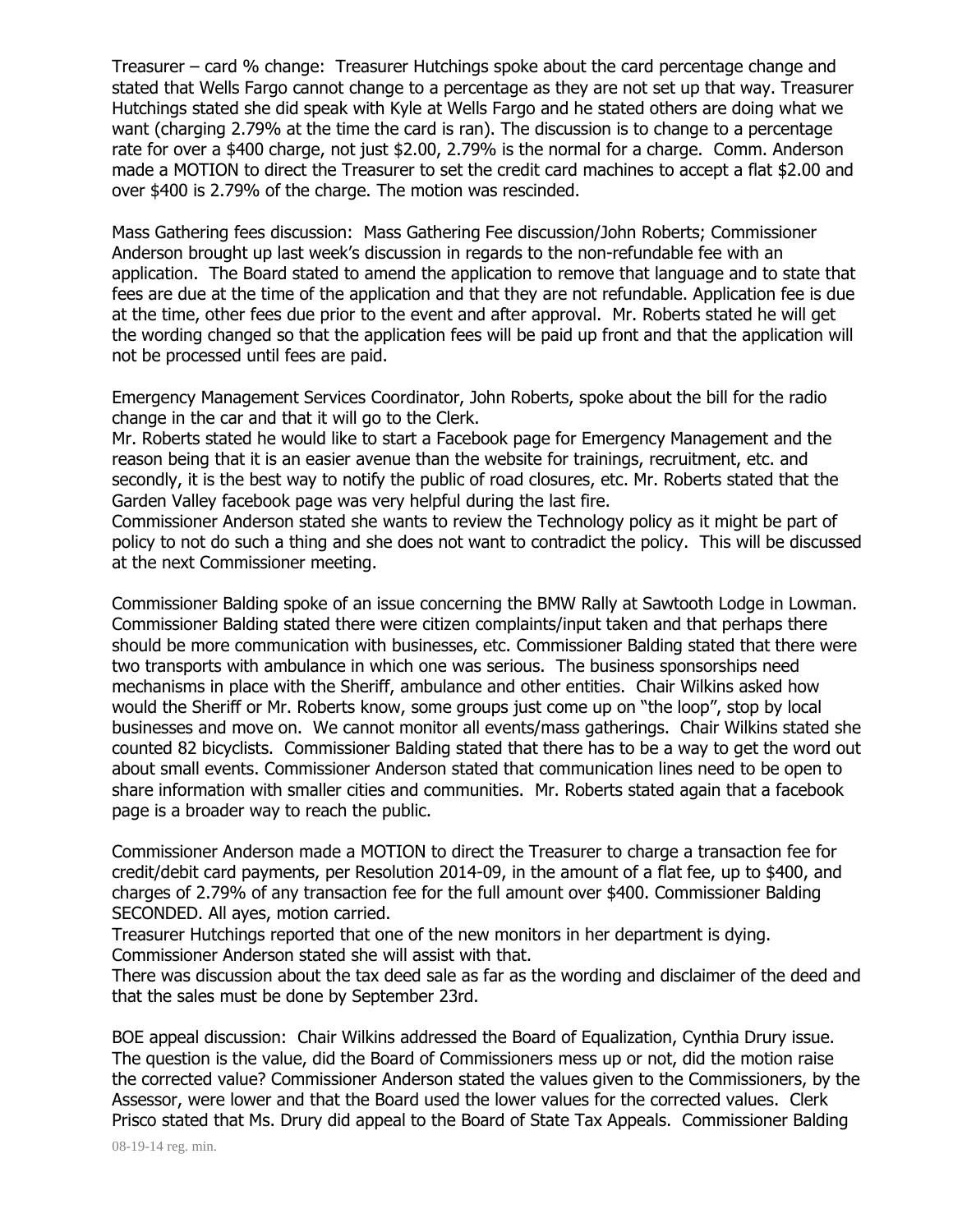restating that she does not believe this can be revisited, a decision has been made and that the only remedy is the State tax appeal process. Assessor Adamson stated that is correct. Chair Wilkins stated she does not want to change anything, she just wants to know if a mistake was made. Assessor Adamson stated they made a correct decision, the motion was directed to price per square foot. Commissioner Anderson thinks the price per square foot was different and was the price per square foot, given by the Assessor, correct. The Assessor's office followed what was asked. Chair Wilkins asked again, did this Board make the mistake?

Assessor Adamson stated the map plotter is on the way. Clerk Prisco asked Assessor Adamson if the amount of \$7,500 is still accurate in case the resolution would need to be adjusted. Assessor Adamson stated that the amount stated by the Clerk was correct.

Road Department Purchase Request - Superintendent Jones spoke about an overlay request to do some asphalt maintenance on Grimes Creek Road that has not been overlaid yet. Commissioner Anderson made a MOTION to approve an expenditure, to exceed \$1,000 per our purchasing policy, for the Road and Bridge Department to do an asphalt overlay on Grimes Creek Road with Central Paving for the amount of \$49.50 per ton using account 08 fund 02081000003 for that project. Chair Wilkins SECONDED. Commissioner Anderson – aye; Chair Wilkins - aye; Commissioner Balding - nay, motion passed.

Road Department Superintendent Jones spoke about a specific tree on Grimes Creek, mile marker one. Idaho Power is to remove the tree as he (Mr. Jones) was concerned about the proximity to the line.

Commissioner Anderson spoke about a supplemental agreement, amendment to that and that the second supplemental agreement was not paid and she concluded that Boise County never received the supplemental agreement. Commissioner Anderson is asking the Board to sign today as the agreement was to be sent to us in March. Mr. Jones stated he had no knowledge of this agreement and that LTAC never processed the paperwork and went no further.

**LIQUOR LICENSE APPLICATIONS:** Chair Wilkins motioned to approve Retail Alcohol Business License 2015 #13 for Holly Call dba H&R Enterprises Inc./Diamond Lil's, #15 Scott Quirky dba Twin Springs Resort LLC, #16 Easy Dog Ventures Inc. dba Long Branch Saloon, #17 Christopher Dean-Smith dba Kits Riverside Drive Inn, #18 Trisha Graham dba Whitehorse Grocery & Mercantile, #19 Thomas J. Hidalgo dba Outdoor Ventures Inc. and #14 is being held for applicant signature on the Retail Alcohol Business application. Commissioner Anderson SECONDED. All ayes, motion passed.

**ISSUE TRACKING:** The Board reviewed and gave their updates and changes.

**CONTRACTS/AGREEMENTS/GRANTS:** ICRMP Terrorism Coverage letter – this is a letter of rejection for the risk of terrorism risk insurance. Boise County does not need additional coverage as we have coverage through our policy with ICRMP. Commissioner Anderson made a MOTION to sign a letter rejecting coverage under the Terrorism Risk Insurance Act as provided on December 26, 2007 and that we reject full coverage. Chair Wilkins SECONDED. All ayes, motion passed.

**DEMAND WARRANTS:** Chair Wilkins made a MOTION to approve the IAC Unemployment 2<sup>nd</sup> Qtr 2014 unemployment insurance payment in the amount \$2,174.64, approve the Bank of New York Mellon Trust Company bond payment in the amount of \$396,331.25, approve McConnell Law LLC demand warrant in the amount of \$2,000.00 and the demand warrant to Gina Turner for reimbursement for the Treasurer's conference in the amount of \$295.95. Commissioner Balding SECONDED. All ayes, motion carries.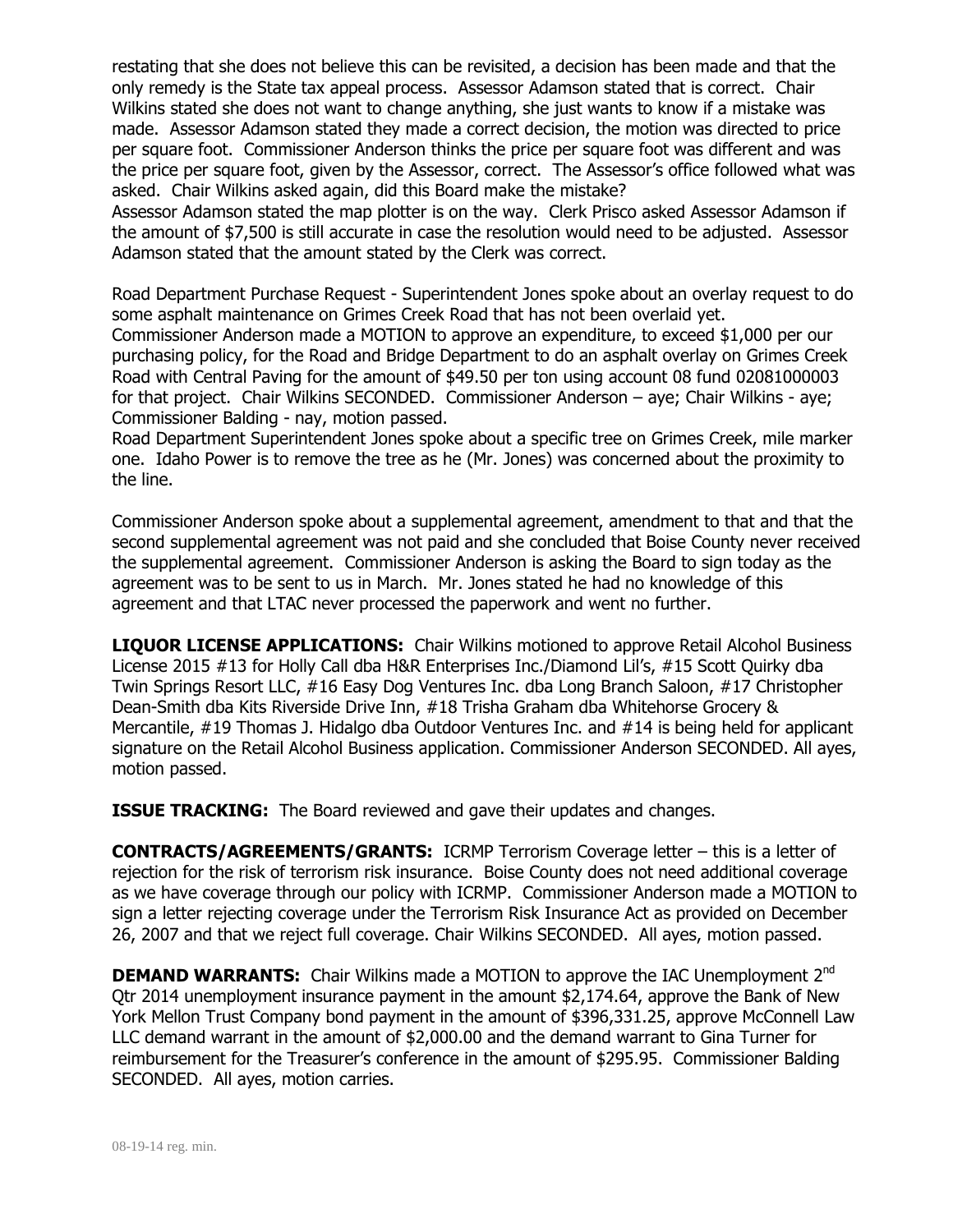**INDIGENT:** Chair Wilkins motioned to go into executive session per I.C. 67-2345(1)(d) to discuss liens on cases 14-07-C and 14-08-B. Roll call vote: Chair Wilkins – aye; Commissioner Balding – aye; Commissioner Anderson – aye; motion passed. Coming out of executive session, Chair Wilkins MOTIONED to approve and sign the liens on case 14-07-C and case 14-08-B. Commissioner Anderson SECONDED. Roll call vote: Chair Wilkins – aye; Commissioner Balding – aye; Commissioner Anderson – aye; motion passed.

Chair Wilkins MOTIONED to table the draft promissory note for the Prosecutor's review. Commissioner Anderson SECONDED. Roll call vote: Chair Wilkins – aye; Commissioner Balding – aye; Commissioner Anderson – aye; motion passed.

Chair Wilkins MOTIONED, under I.C. 67-2345(1)(f); pending litigation, for a phone conference with Mike Kane. Commissioner Balding SECONDED. Discussion: Commissioner Anderson stated "on the Prosecutor's presence". Chair Wilkins RESCINDED her motion. Commissioner Balding RESCINDED her second. Motion died.

Chair Wilkins MOTIONED to go into executive session under Idaho Code 67-2345(1)(f); pending litigation, for a phone conference with Mike Kane and 67-2345(1)(b); personnel. Commissioner Balding SECONDED. Roll call vote: Chair Wilkins – aye; Commissioner Balding – aye; Commissioner Anderson – aye; motion passed. Coming out of executive session under pending litigation, the Board received an update on pending litigation from the Prosecutor and outside counsel, no decisions made.

**PA ISSUES:** Road Department – Arrow Rock Road Maintenance Contract **-** Prosecutor Gee discussed the status of the document and the form of fees for the contract. Bill Jones believes we should go by the hour and include snow depth in the contract. Prosecutor Gee will go with hourly language and include a cap on the funding without additional approval. Prosecutor Gee will have the contract language next week and Mr. Jones will have the language for the advertising by then as well.

At Will Policy – Prosecutor Gee handed out the first draft of the "At Will" Personnel Policy. The Treasurer is asking for a statement of disclaimer on tax deed sales (to be read prior to the sale). Prosecutor Gee will prepare the statement.

Follow up on the Purchasing Card Contract – Chief Deputy Prosecutor, Jay Rosenthal, gave an opinion to the Board on that.

Prosecutor Gee spoke about the repairs in their building. They will need new carpet, paint and drywall. Prosecutor Gee asked about the insurance coverage.

Independent Contractor Agreement related to the criminal case - Commissioner Balding MOTIONED to enter into a standard contractor's agreement for the Prosecutor's office, under extraordinary legal, for an impending criminal litigation, with Jolene Maloney. Commissioner Anderson SECONDED. There was discussion that the Board of County Commissioner's can call for termination. Chair Wilkins - nay; Commissioners Anderson and Balding – aye, motion passed. Prosecutor Gee spoke about the media contacting the Board on the issue of gaming subject and explained that we are in the information gathering portion of the issue at this time and that on September  $2<sup>nd</sup>$ , a decision will made regarding going forward with an advisory vote.

**4-H Program Update:** Carrie Johnson, Gem/Boise County 4-H Coordinator, was in attendance along with Bruce Reay and Lanie Wright. Ms. Johnson stated that enrollment is going to an online system and that they have a new county extension web-site: Ms. Johnson stated that there are 34 Boise County youth enrolled and 8 leaders.

**PROCUREMENT CARD CONTRACT:** Chair Wilkins brought up the question of procurement card vs. credit card. There was further discussion on how the card will work, who will have authority, etc. The intent of having the procurement card policy/card is for emergency or travel utilization.

# **MISCELLANEOUS & CORRESPONDENCE:**

08-19-14 reg. min.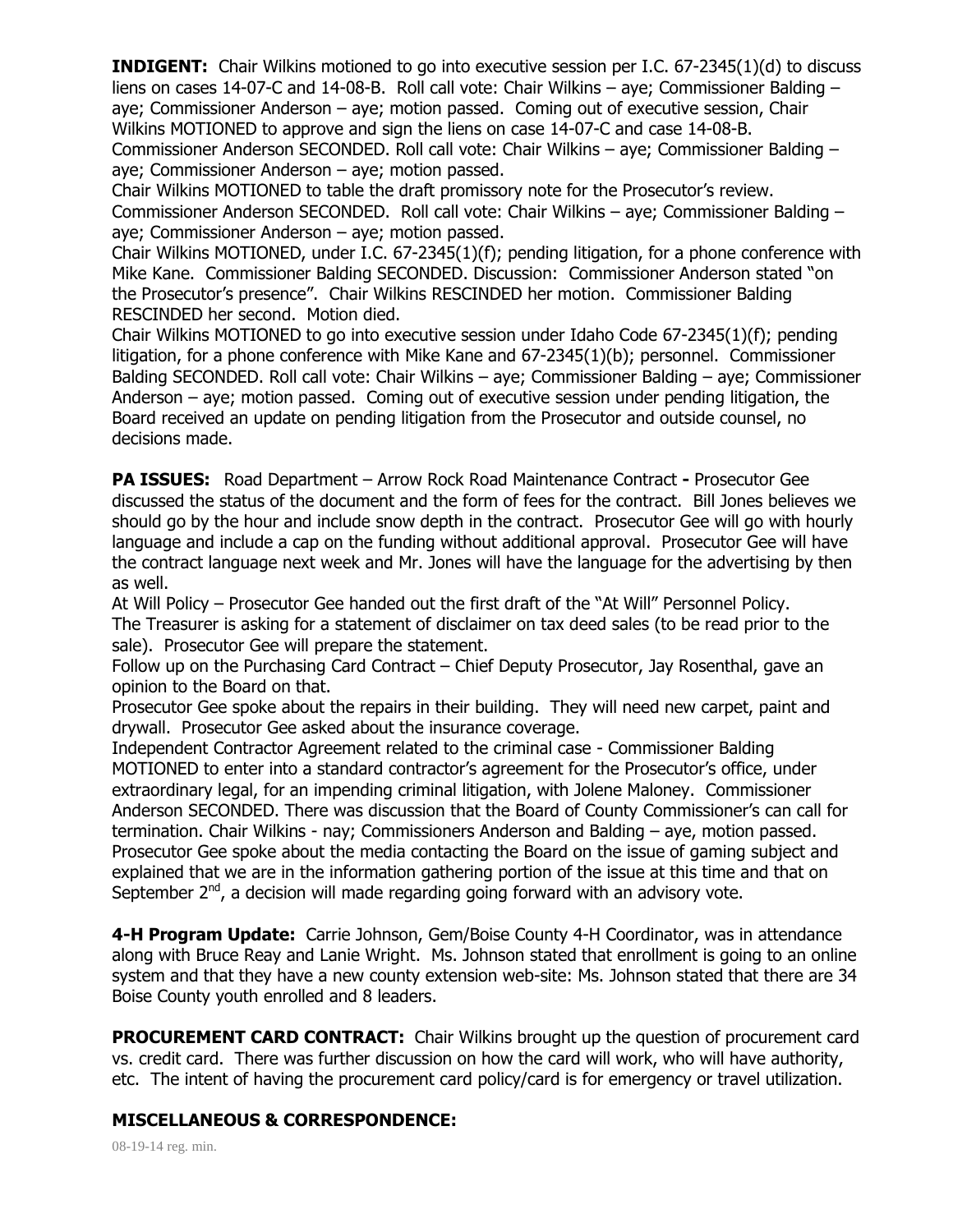- Financial resolutions Chair Wilkins MOTIONED to approve Boise County 2014-52, a Boise County Resolution to adjust the Justice Fund Sheriff's Reserves Department for FY 2014 to receive the unanticipated revenue that incurred on the mass gatherings and the unanticipated expenses that were associated with the Whiskey Complex fire for a total revenue of \$30843.50 and the total expense showing at \$19,600. Commissioner Balding SECONDED. Roll call vote: Chair Wilkins – aye; Commissioner Balding – aye; Commissioner Anderson – aye; motion passed.
- Chair Wilkins MOTIONED to approve Res. 2014-53, a Boise County Resolution adjusting the Boise County PILT revenue for the 2014 budget, fund 01-00-0328-00 in the amount of \$160,912.62, fund 02-00-0328-00 payment in lieu of taxes in the amount of \$47,085.99, revenue budget 03-00-0328-00 payment in lieu of taxes in the amount of \$32,500.40, revenue 06-00-0328-00 payment in lieu of taxes in the amount of \$890.46, revenue budget 20-00-0328-00 payment in lieu of taxes in the amount of \$5,947.31, for a total revenue budget of \$246,336.78. Commissioner Balding added to the motion, that this was over and above of what we budgeted for those line items for 2014 and this is actual vs. what was budgeted. This was duly noted by Chair Wilkins. Commissioner Balding SECONDED. Commissioner Anderson spoke about the numbers. Roll call vote: Chair Wilkins – aye; Commissioner Balding – aye; Commissioner Anderson – aye; motion passed.
- Chair Wilkins MOTIONED to approve Boise County Resolution 2014-54, a Boise County resolution adjusting the Boise County funds for P&Z Department FY 2014 budget, from revenue of P&Z planning fees of \$5,000 from the expense and P&Z planning fees as discussed prior. Balding SECONDED. Roll call vote: Chair Wilkins – aye; Commissioner Balding – aye; Commissioner Anderson – aye; motion passed.
- Chair Wilkins MOTIONED to approve Resolution 2014-55 which is a resolution that rescinds Resolution 2014-47, a Boise County resolution adjusting FY 2014 Boise County general fund, Data Processing Department budget for the amended budget on line item 01- 14-804-00 for \$29,801.50 and the amended budget on line item 01-12-0559-02 will be \$70,909.78. Roll call vote: Chair Wilkins – aye; Commissioner Balding – aye; Commissioner Anderson – aye; motion passed.
- Chair Wilkins MOTIONED to approve Resolution 2014-56, a Boise County Resolution adjusting the FY 2014 Boise County general fund, General Operations Department from line item 01-18-0800-00 amending the budget from \$3,500 to \$11,000 and reducing line item 01-12-0559-01 decreasing it by the \$7500 to amend the budget total to \$63,409.78. Commissioner Balding SECONDED. Roll call vote: Chair Wilkins – aye; Commissioner Balding – aye; Commissioner Anderson – aye; motion passed.
- Chair Wilkins discussed environmental consequences on the Becker Project. There was a briefing April  $17<sup>th</sup>$ , they came in May, the open houses were attended and a letter of support was sent concerning the project. The Board will review again, this will be tabled until next week.

# **Future Agenda Topics Review:** The Board discussed several topics.

**EBCAD UPDATE:** Chair Wilkins MOTIONED to recess the regular meeting and reconvene as the EBCAD Executive Board. All ayes, motion passed. Jerry Newland was in attendance and stated he gave a copy of the most current approved, signed minutes to Deputy Clerk Woodstrom. Chair Wilkins asked if Mr. Newland was on call and for future reference if he is, he can just go as needed. Mr. Newland spoke about budget deficits in a couple of accounts. He will also discuss the Lowman lease and ICRMP insurance with Clerk Prisco and Deputy Clerk Klingner. Chair Wilkins stated that on the 25<sup>th</sup>, at the Department Head/Elected Officials meeting, she will discuss the fiscal year ending, getting bills in on time and making resolutions that may not be appropriate for that fiscal year.